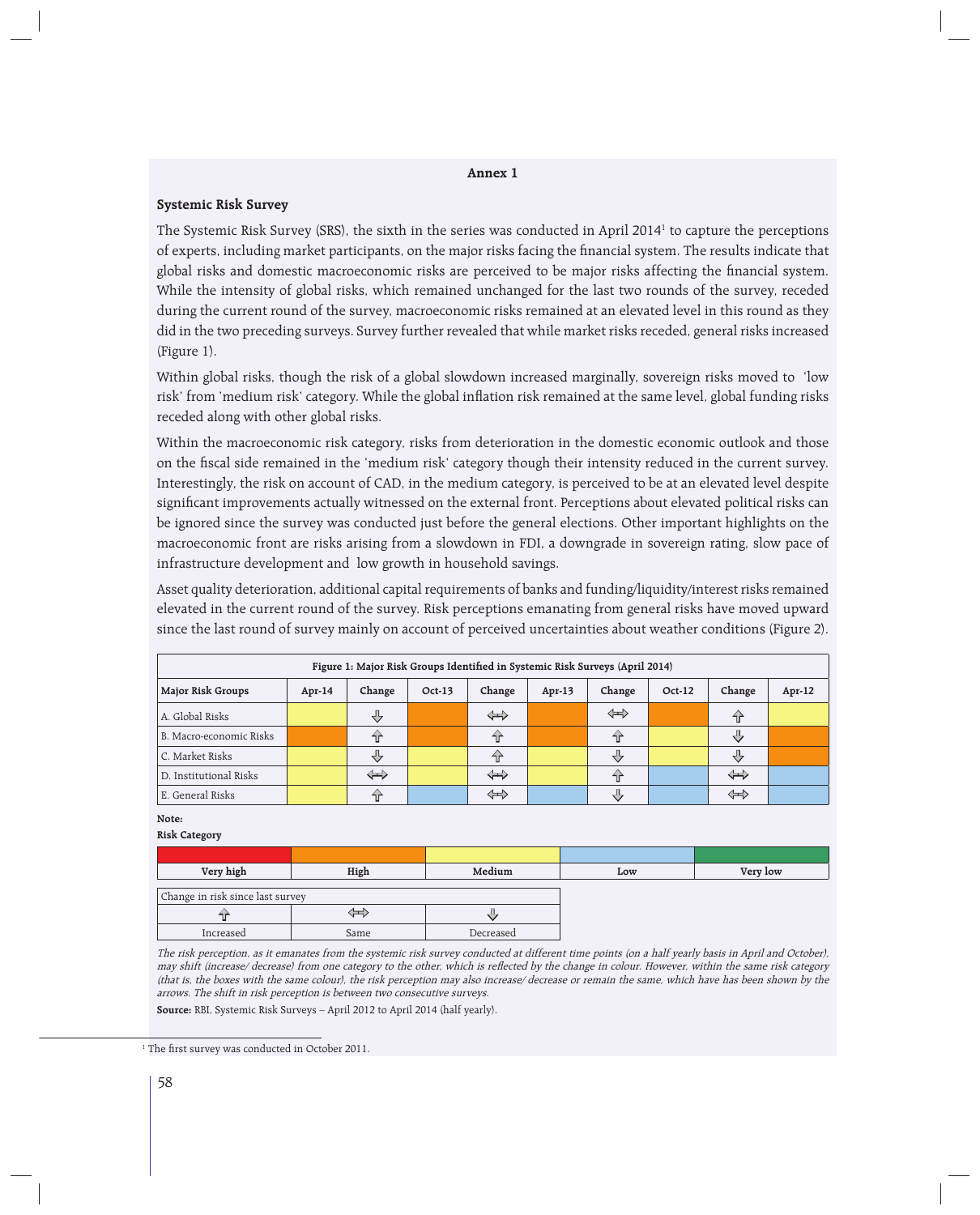| Figure 2: Various Risks Identified in Systemic Risk Survey (April 2014) |                                                                      |        |                                  |        |  |  |
|-------------------------------------------------------------------------|----------------------------------------------------------------------|--------|----------------------------------|--------|--|--|
| <b>Risk Item</b>                                                        |                                                                      | Apr-14 | Changes                          | Oct-13 |  |  |
| Global Risks                                                            | Global slow down                                                     |        | 仝                                |        |  |  |
|                                                                         | Sovereign Risk / Contagion                                           |        | $\overline{\Phi}$                |        |  |  |
|                                                                         | Funding Risk (External Borrowings)                                   |        | $\overline{\mathbb{P}}$          |        |  |  |
|                                                                         | Global Inflation / Commodity Price Risk (including crude oil prices) |        | $\widehat{\widehat{\mathbb{F}}}$ |        |  |  |
|                                                                         | Other Global Risks                                                   |        | $\overline{\mathbb{P}}$          |        |  |  |
|                                                                         | Deterioration in domestic economic outlook                           |        | $\overline{\bigtriangledown}$    |        |  |  |
|                                                                         | Domestic Inflation                                                   |        | ⊕                                |        |  |  |
|                                                                         | <b>Current Account Deficit</b>                                       |        | $\overline{\hat{\tau}}$          |        |  |  |
|                                                                         | Capital inflows/outflows (Reversal of FIIs, Slow down in FDI)        |        | 슈                                |        |  |  |
|                                                                         | Sovereign rating downgrade                                           |        | $\overline{\Uparrow}$            |        |  |  |
|                                                                         | Fiscal Risk (High Fiscal deficit)                                    |        | $\overline{\Phi}$                |        |  |  |
|                                                                         | Corporate Sector Risk (High Leverage/ Low Profitability)             |        | €                                |        |  |  |
| Macro-economic Risks                                                    | Lack / Slow pace of Infrastructure development                       |        | $\overline{\mathbb{P}}$          |        |  |  |
|                                                                         | <b>Real Estate Prices</b>                                            |        | 仐                                |        |  |  |
|                                                                         | Household savings                                                    |        | 仐                                |        |  |  |
|                                                                         | Political Risk                                                       |        | 슈                                |        |  |  |
|                                                                         | Other Macroeconomic Risks                                            |        | 仐                                |        |  |  |
|                                                                         | Foreign Exchange Rate Risk                                           |        | $\overline{\Phi}$                |        |  |  |
| Market Risks                                                            | <b>Equity Price Volatility</b>                                       |        | $\overline{\Bbb{G}}$             |        |  |  |
|                                                                         | Funding Risk / Liquidity Risk/ Interest Rate Risk                    |        | 仐                                |        |  |  |
|                                                                         | Other Market Risks                                                   |        | $\overline{\mathbb{P}}$          |        |  |  |
|                                                                         | Regulatory Risk                                                      |        | $\overline{\mathbf{r}}$          |        |  |  |
|                                                                         | Asset quality deterioration                                          |        | 仝                                |        |  |  |
|                                                                         | Additional capital requirements of banks                             |        | 仐                                |        |  |  |
| Institutional<br>Risks                                                  | Funding difficulties of banks                                        |        | $\overline{\Bbb{G}}$             |        |  |  |
|                                                                         | Low credit off-take                                                  |        | ⇩                                |        |  |  |
|                                                                         | Excessive credit growth                                              |        | $\Leftrightarrow$                |        |  |  |
|                                                                         | Operational Risk                                                     |        | $\Leftrightarrow$                |        |  |  |
|                                                                         | Other Institutional Risks                                            |        | $\overline{\Downarrow}$          |        |  |  |
|                                                                         | Terrorism                                                            |        | ⇎                                |        |  |  |
| General<br>Risks                                                        | Natural Disaster/Weather Conditions                                  |        | 仝                                |        |  |  |
| 편                                                                       | Social unrest (Increasing inequality)                                |        | $\overline{\Phi}$                |        |  |  |
|                                                                         | Other General Risks                                                  |        | $\overline{\mathrm{r}}$          |        |  |  |

**Note:**

**Risk Category**

| Very high                        | High | Medium    | Low | Very low |  |
|----------------------------------|------|-----------|-----|----------|--|
| Change in risk since last survey |      |           |     |          |  |
|                                  | <⊞>  |           |     |          |  |
| Increased                        | Same | Decreased |     |          |  |

The risk perception, as it emanates from the systemic risk survey conducted at different time points (on a half yearly basis in April and October), may shift (increase/decrease) from one category to the other, which is reflected by the change in colour. However, within the same risk category (that is, boxes with the same colour), the risk perception may also increase/decrease or remain the same, which has been shown by arrows. The shift in risk perception is between two consecutive surveys.

**Source:** RBI, Systemic Risk Surveys October 2013 and April 2014.